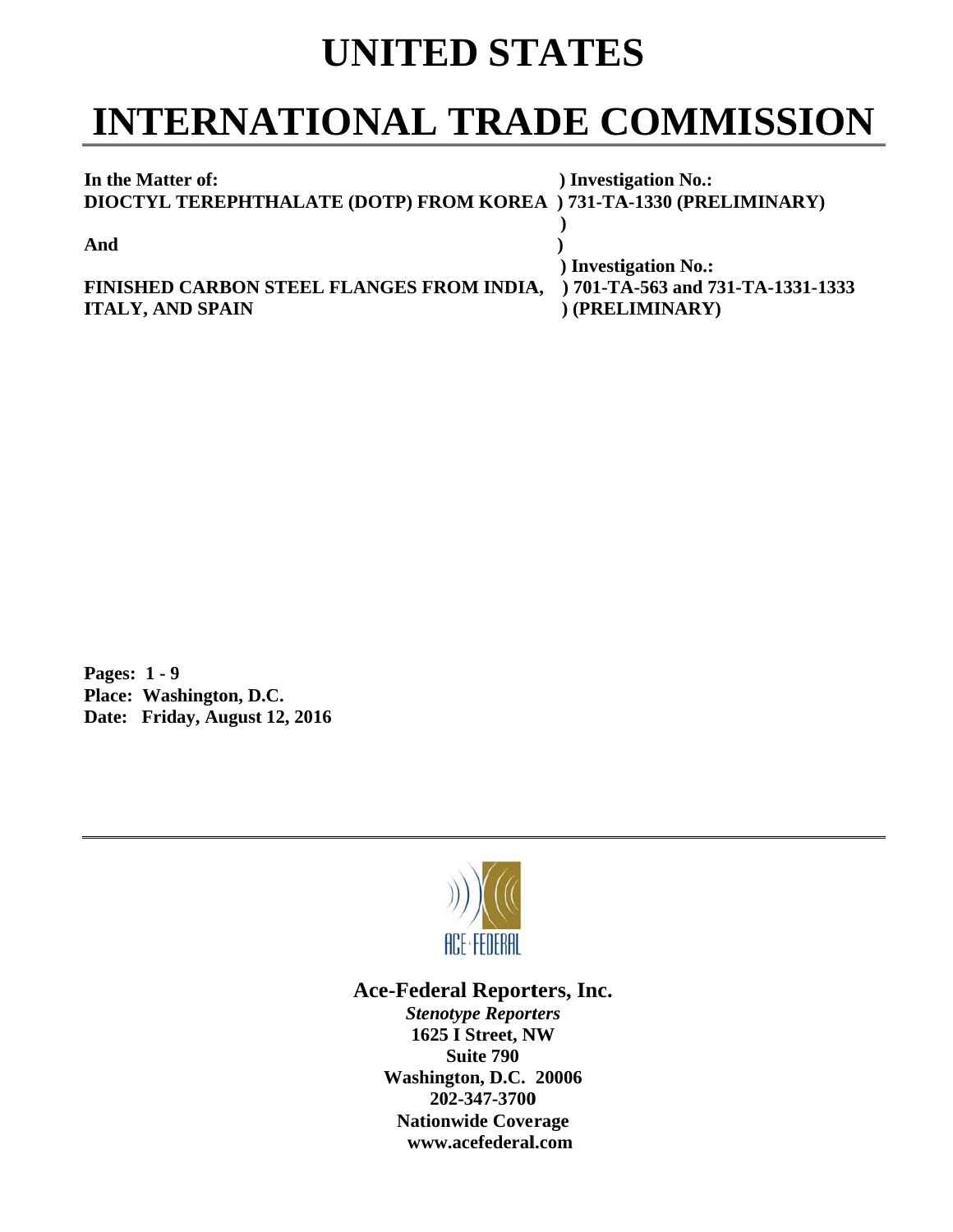1 THE UNITED STATES INTERNATIONAL TRADE COMMISSION 2 3 In the Matter of: (a) Investigation No.: 4 DIOCTYL TEREPHTHALATE ) 731-TA-1330 5 (DOTP) FROM KOREA ) (Preliminary)  $\sim$  6 ) 7 AND )  $8$  ) 9 FINISHED CARBON STEEL ) Investigation Nos.: 10 FLANGES FROM INDIA, ) 701-TA-563 and 731-TA-1331-1333 11 ITALY, AND SPAIN ) (Preliminary) 12 13 Friday, August 12, 2016 14 Main Hearing Room (Room 101) 15 U.S. International 16 Trade Commission 17 500 E Street, S.W. 18 Washington, D.C. 19 20 The meeting, commenced, pursuant to notice, at 21 11:00 a.m., before the Commissioners of the United States 22 International Trade Commission, Chairman Irving A. 23 Williamson, presiding. 24 25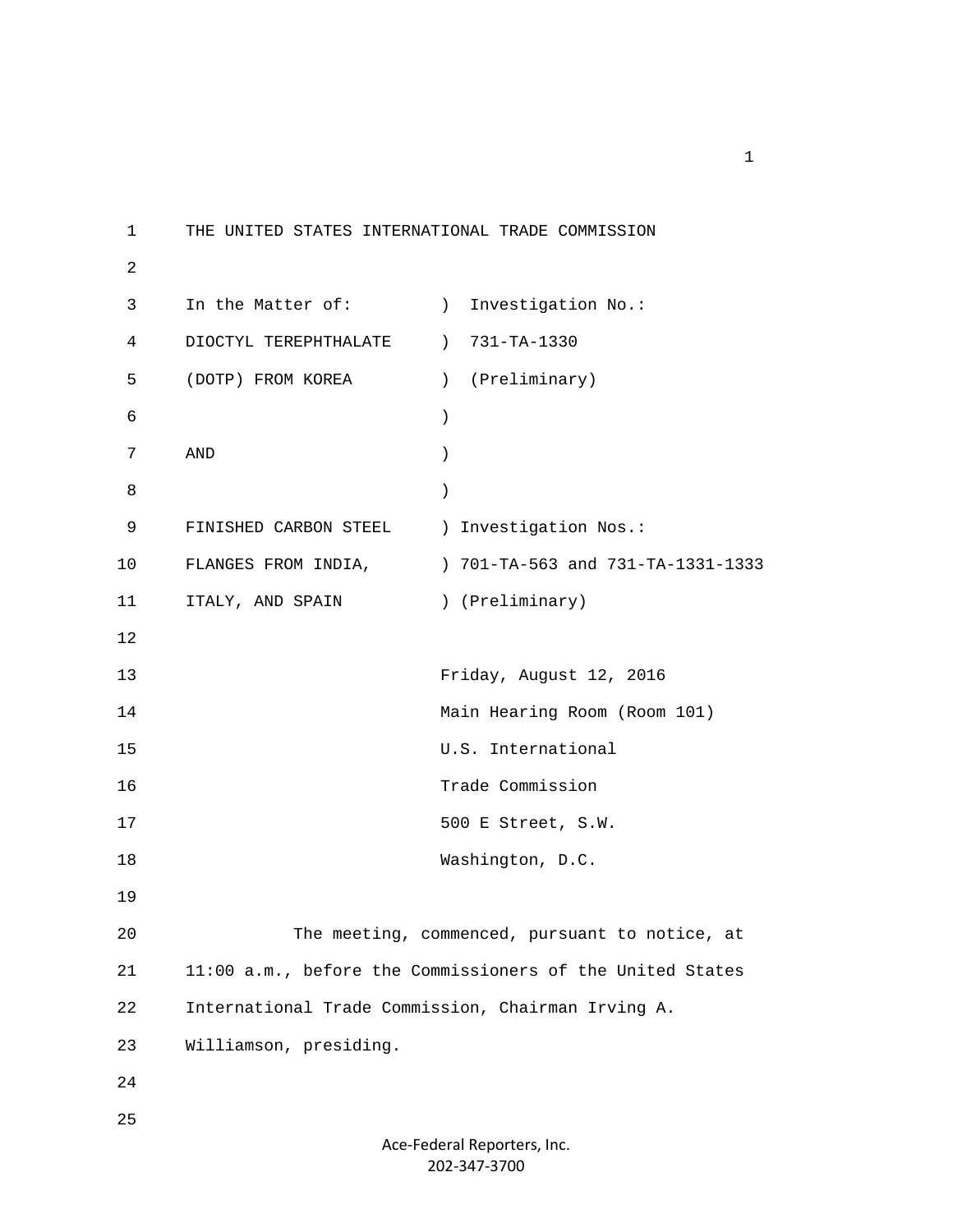#### 1 APPEARANCES:

| 2      | On behalf of the International Trade Commission: |
|--------|--------------------------------------------------|
| 3      | Commissioners:                                   |
| 4      | IRVING A. WILLIAMSON, CHAIRMAN                   |
| 5      | DEAN A. PINKERT, COMMISSIONER                    |
| 6      | MEREDITH M. BROADBENT, COMMISSIONER (via         |
| 7      | telephone)                                       |
| 8      | DAVID S. JOHANSON, VICE CHAIRMAN                 |
| 9      | F. SCOTT KIEFF, COMMISSIONER (via telephone)     |
| 10     | RHONDA K. SCHMIDTLEIN, COMMISSIONER,             |
| 11     |                                                  |
| 12     | Staff:                                           |
| 13     | ELIZABETH HAINES, SUPERVISORY INVESTIGATOR       |
| 14     | BRIAN ALLEN, INTERNATIONAL TRADE                 |
| 15     | ANALYST                                          |
| 16     | JEFFREY CLARK, INTERNATIONAL ECONOMIST           |
| 17     | KEYSHA MARTINEZ, INVESTIGATOR                    |
| 18     | JANE DEMPSEY, ATTORNEY/ADVISOR                   |
| 19     | CHARLES YOST, ACCOUNTANT/AUDITOR                 |
| 20     |                                                  |
| $21\,$ |                                                  |
| 22     |                                                  |
| 23     |                                                  |
| 24     |                                                  |
| 25     |                                                  |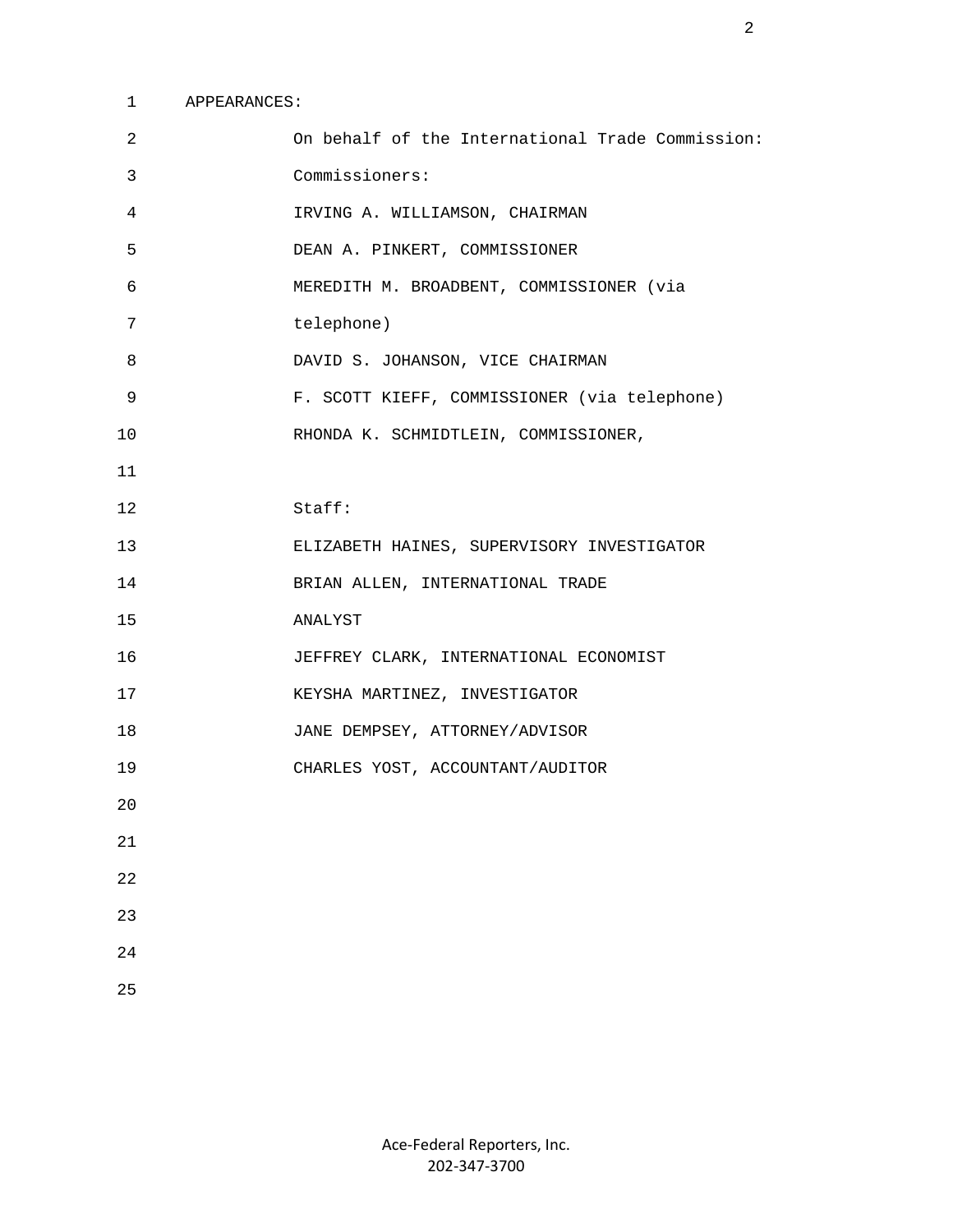1 APPEARANCES (CONTINUED)

 2 3 Staff: 4 DOUGLAS CORKRAN, SUPERVISORY 5 INVESTIGATOR 6 KATHRYN LUNDQUIST, INTERNATIONAL TRADE 7 ANALYST 8 TANA FARRINGTON, INTERNATIONAL ECONOMIST 9 DAVID BOYLAND, ACCOUNTANT/AUDITOR 10 PETER SULTAN, ATTORNEY/ADVISOR 11 12 AMY SHERMAN, INVESTIGATOR 13 SHARON BELLAMY, PROGRAM SUPPORT SPECIALIST 14 15 16 17 18 19 20 21 22 23 24 25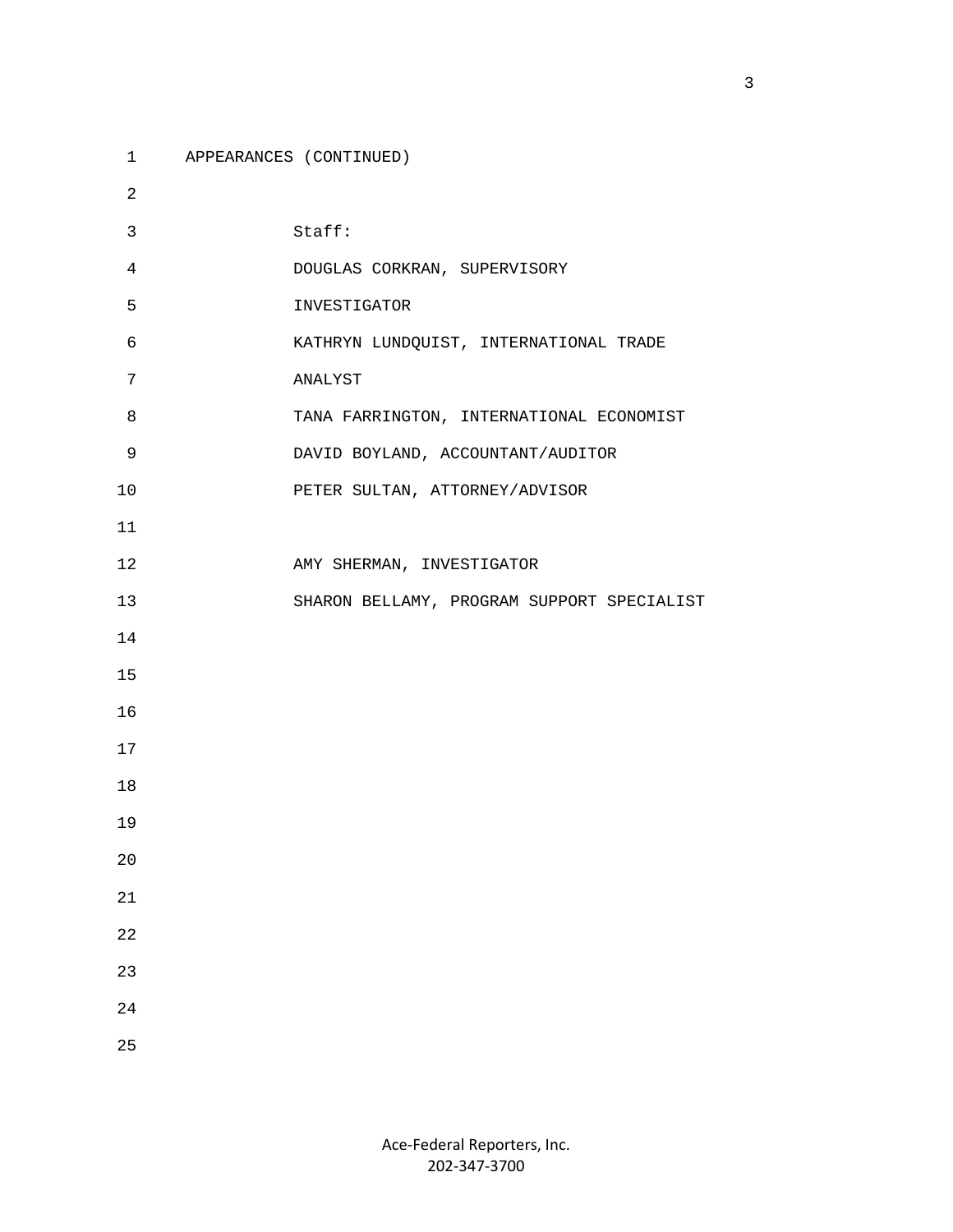| 1  | PROCEEDINGS                                                  |
|----|--------------------------------------------------------------|
| 2  | (11:00 a.m.)                                                 |
| 3  | CHAIRMAN WILLIAMSON:<br>Good morning.<br>This                |
| 4  | meeting of the U.S. International Trade Commission will now  |
| 5  | Welcome to Commissioners Broadbent and<br>come to order.     |
| 6  | Kieff, who are participating by telephone. Good morning.     |
| 7  | (Pause.)                                                     |
| 8  | CHAIRMAN WILLIAMSON: I would like to begin this              |
| 9  | meeting by congratulating Commissioner Johanson, who         |
| 10 | yesterday was designated by the President as Vice Chairman   |
| 11 | of the Commission.                                           |
| 12 | David's professionalism, good judgement and                  |
| 13 | experience will be put to good use as he takes on these new  |
| 14 | responsibilities. And I look forward to working closely with |
| 15 | him. Congratulations.                                        |
| 16 | Thank you Mr. Chairman,<br>VICE CHAIRMAN JOHANSON:           |
| 17 | and thank you for the kind words. I'd just like to say that  |
| 18 | I look forward to working with you and other members of the  |
| 19 | Commission in my new capacity as Vice Chairman.              |
| 20 | Thank you. I understand<br>CHAIRMAN WILLIAMSON:              |
| 21 | there are no agendas for future meetings, or outstanding     |
| 22 | action jackets to consider.                                  |
| 23 | Is there any objection to approval of the minutes            |
| 24 | of July 8, 12, and 14, 20, and 22, of 2016, or ratification  |
| 25 | list 16-008?                                                 |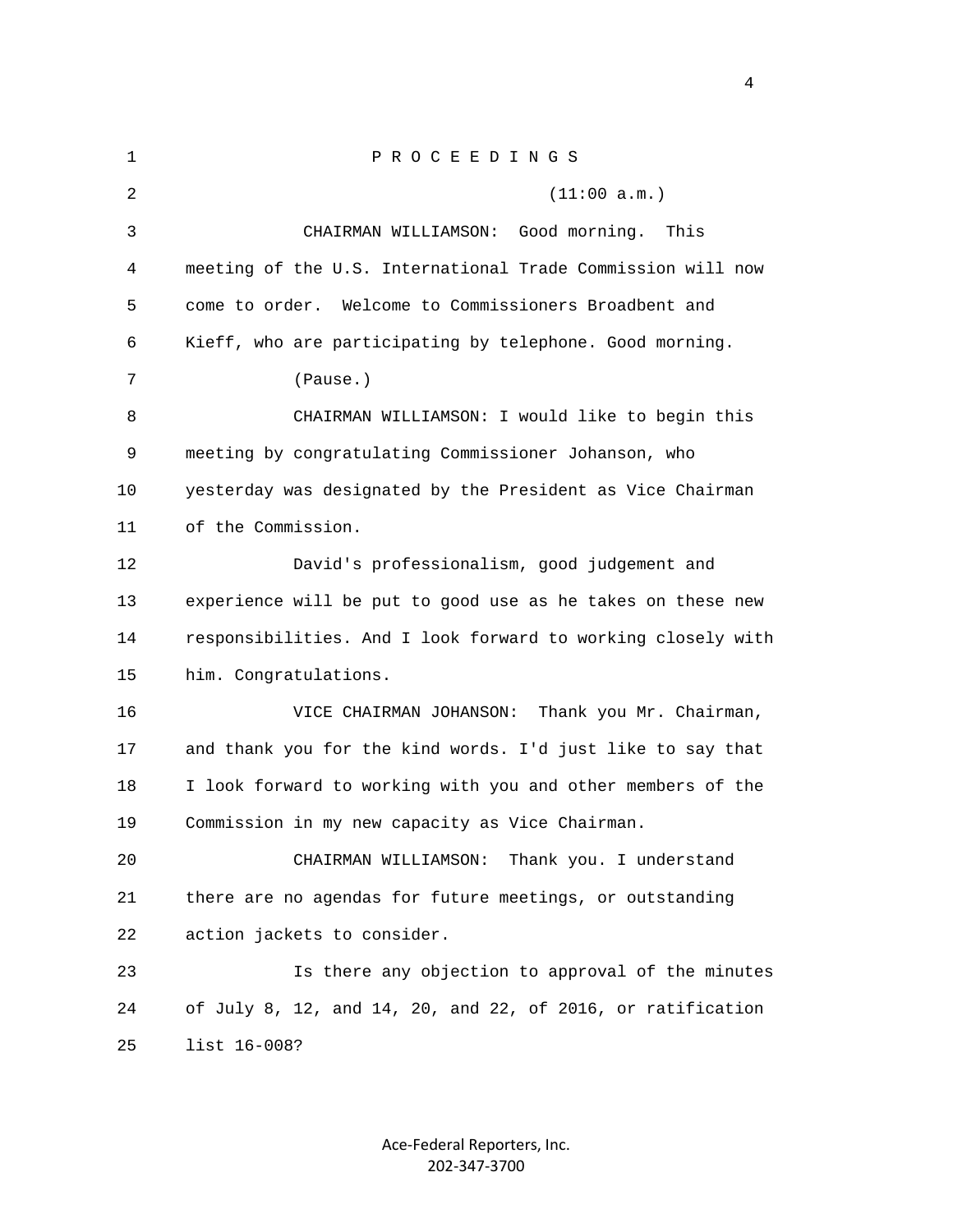1 (No response.) 2 CHAIRMAN WILLIAMSON: Hearing none, they are 3 approved. 4 Next we turn to the vote in Investigation number 5 731-TA-1330, Preliminary, Dioctyl Terephthalate, in other 6 words, DOTP, from Korea. Welcome to Ms. Haines and the staff 7 who participated in these investigations. Are there any 8 questions for the staff? 9 (No response.) 10 CHAIRMAN WILLIAMSON: Are there any additions or 11 corrections to the staff report? 12 MS. HAINES: Elizabeth Haines, revisions are 13 contained in memo INV-OO-071. 14 CHAIRMAN WILLIAMSON: Is there any objection to 15 approval of the staff report as revised? 16 (No response.) 17 CHAIRMAN WILLIAMSON: Hearing none, it is 18 approved. Madame Secretary, will you please call the roll? 19 MS. BELLAMY: Commissioner Kieff? 20 COMMISSIONER KIEFF: May I just ask that you 21 confirm the name of this investigation so that I know which 22 one I'm voting on? 23 CHAIRMAN WILLIAMSON: I think that was a question 24 for staff. 25 (Laughter.)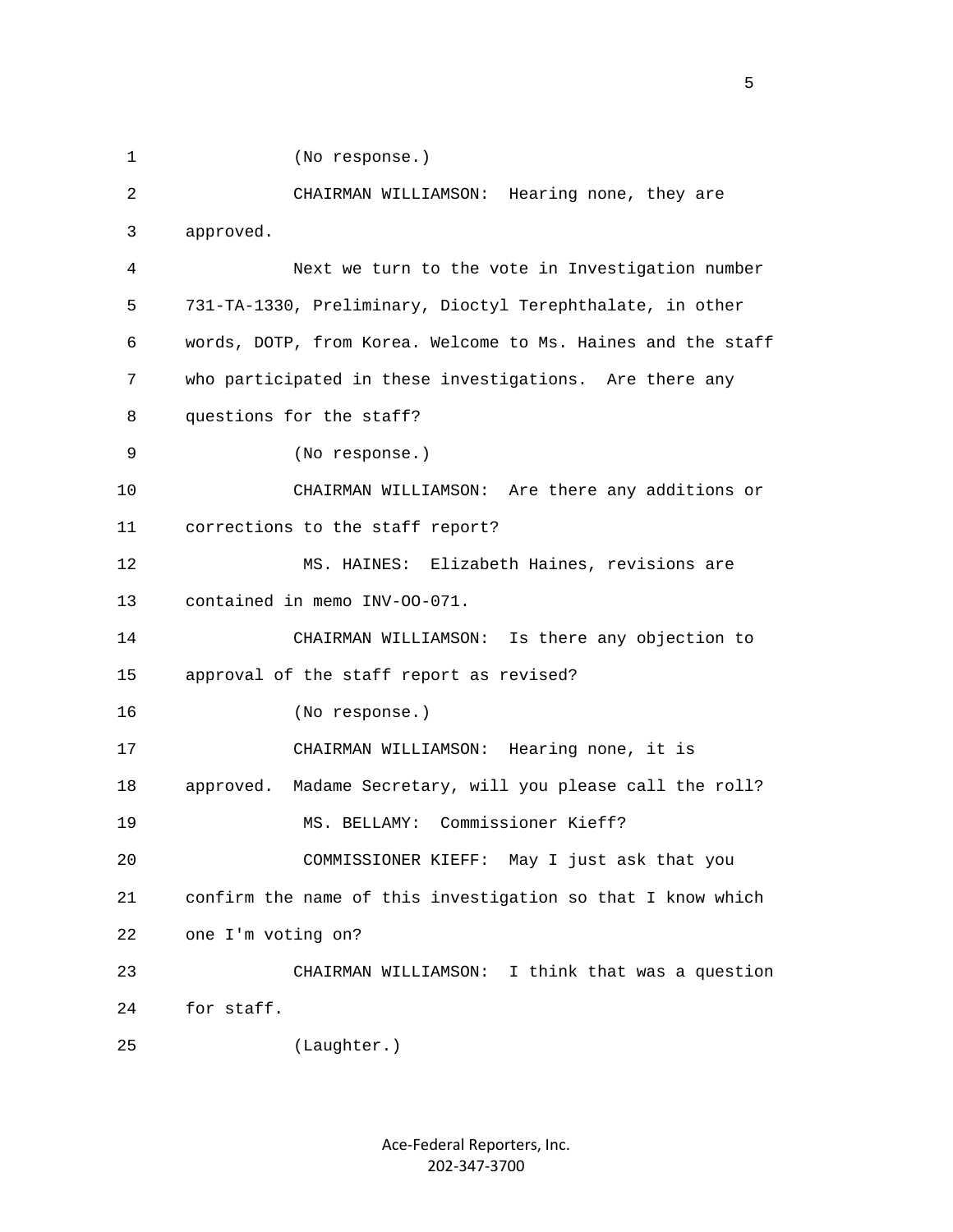1 MS. BELLAMY: This is DOTP. 2 (Laughter.) 3 COMMISSIONER KIEFF: Perfect. Thank you very 4 much. I vote in the negative. 5 MS. BELLAMY: Commissioner Broadbent? 6 COMMISSIONER BROADBENT: I vote in the 7 affirmative. 8 MS. BELLAMY: Commissioner Williamson? 9 COMMISSIONER WILLIAMSON: I vote in the 10 affirmative. 11 MS. BELLAMY: Commissioner Johanson? 12 COMMISSIONER JOHANSON: I vote in the 13 affirmative. 14 MS. BELLAMY: Commissioner Schmidtlein? 15 COMMISSIONER SCHMIDTLEIN: I vote in the 16 affirmative. 17 MS. BELLAMY: Commissioner Pinkert? 18 COMMISSIONER PINKERT: I vote in the 19 affirmative. 20 MS. BELLAMY: Mr. Chairman, the Commission 21 has reached an affirmative determination in this 22 investigation. 23 CHAIRMAN WILLIAMSON: Thank you Madame Secretary. 24 Further information regarding this determination will be in 25 the press release. Views of the Commission currently are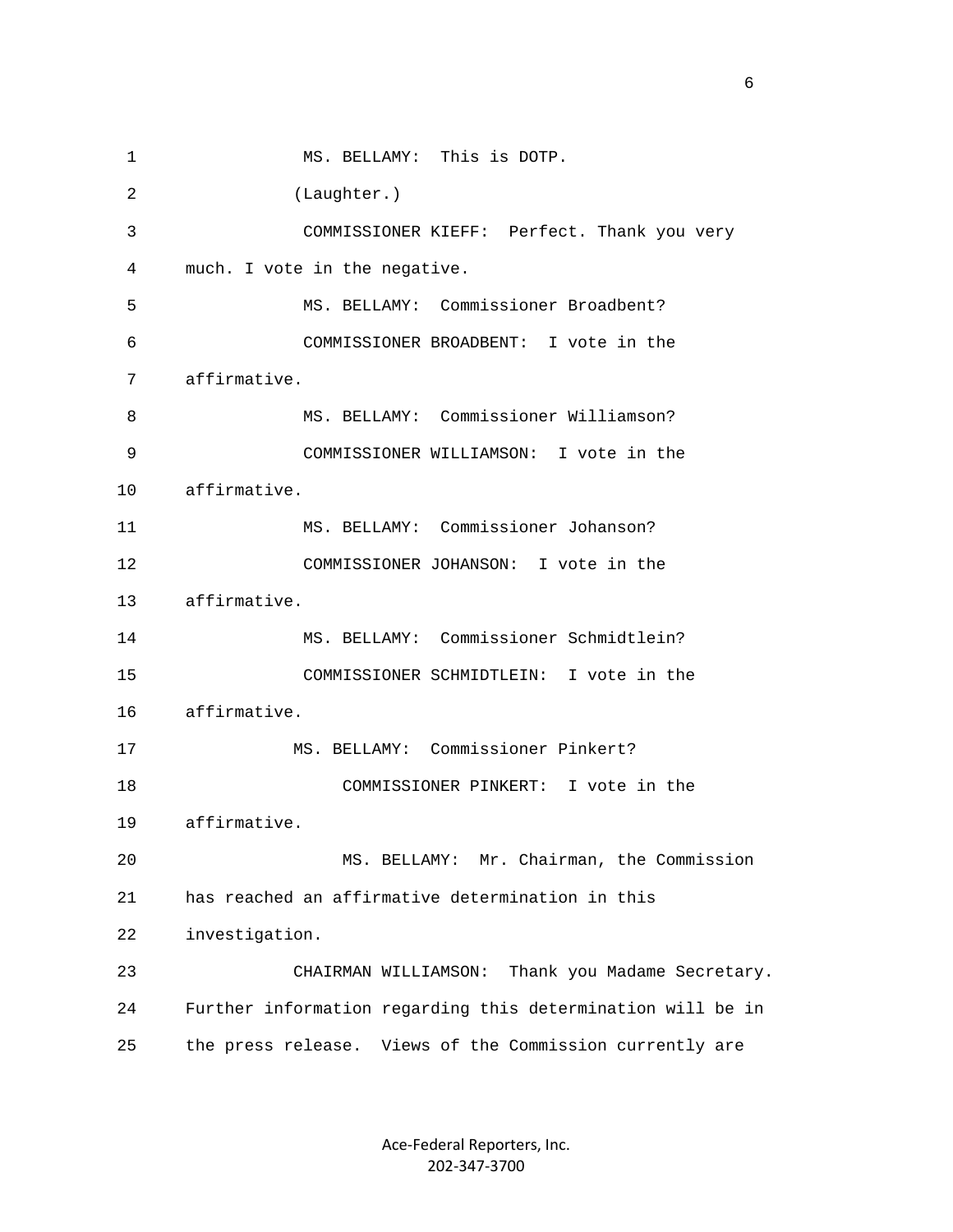1 scheduled to be completed and filed on August 22, 2016. 2 Thank you to the staff who participated in this 3 investigation. We will now pause for a moment while we 4 change staff for the next vote. 5 (Pause.) 6 CHAIRMAN WILLIAMSON: Next we turn to the vote in 7 Investigation numbers 701-TA-563 and 731-TA-1331-1333, 8 Preliminary, Finished Carbon Steel Flanges from India, 9 Italy, and Spain. 10 Welcome to Mr. Corkran and the staff who 11 participated in these investigations. Are there any 12 questions for the staff? 13 (No response.) 14 CHAIRMAN WILLIAMSON: Are there any additions or 15 corrections to the staff report? 16 MR. CORKRAN: Douglas Corkran, Office of 17 Investigations, thank you Chairman Williamson, staff has no 18 additions or corrections to the staff report. 19 CHAIRMAN WILLIAMSON: Okay. Is there any 20 objection to approval of the staff report? 21 (No response.) 22 CHAIRMAN WILLIAMSON: Hearing none, it is 23 approved. Madame Secretary, will you please call the roll? 24 MS. BELLAMY: Commissioner Schmidtlein? 25 COMMISSIONER SCHMIDTLEIN: I vote in the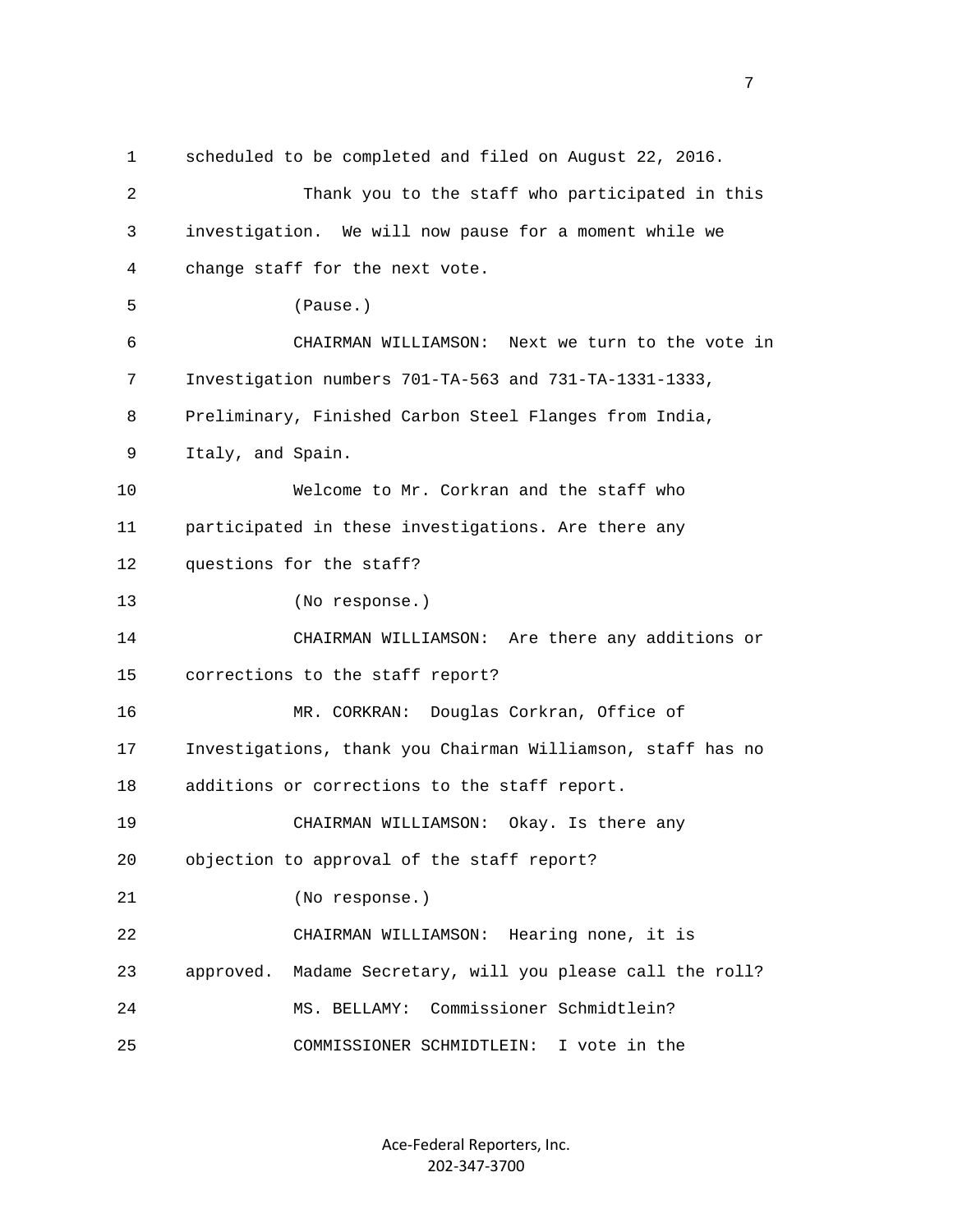1 affirmative.

| $\overline{2}$ | MS. BELLAMY: Commissioner Johanson?                         |
|----------------|-------------------------------------------------------------|
| 3              | COMMISSIONER JOHANSON: I vote in the                        |
| 4              | affirmative.                                                |
| 5              | MS. BELLAMY: Commissioner Kieff?                            |
| 6              | COMMISSIONER KIEFF: I vote in the affirmative.              |
| 7              | MS. BELLAMY: Commissioner Williamson?                       |
| 8              | COMMISSIONER WILLIAMSON: I vote in the                      |
| 9              | affirmative.                                                |
| 10             | MS. BELLAMY: Commissioner Pinkert?                          |
| 11             | COMMISSIONER PINKERT: I vote in the affirmative.            |
| 12             | MS. BELLAMY: Commissioner Broadbent?                        |
| 13             | COMMISSIONER BROADBENT: I vote in the                       |
| 14             | affirmative.                                                |
| 15             | MS. BELLAMY: Mr. Chairman, the Commission has               |
| 16             | reached affirmative determinations in these investigations. |
| 17             | CHAIRMAN WILLIAMSON:<br>Thank you Madame Secretary.         |
| 18             | Further information regarding these determinations will be  |
| 19             | in the press release. Views of the Commission currently are |
| 20             | scheduled to be completed and filed on August 22, 2016.     |
| 21             | Thank you to all the staff who participated in these        |
| 22             | investigations.                                             |
| 23             | Seeing that there is no other business before the           |
| 24             | Commission, this meeting is adjourned.                      |
| 25             | (Whereupon, the meeting was adjourned at 11:09 a.m.)        |